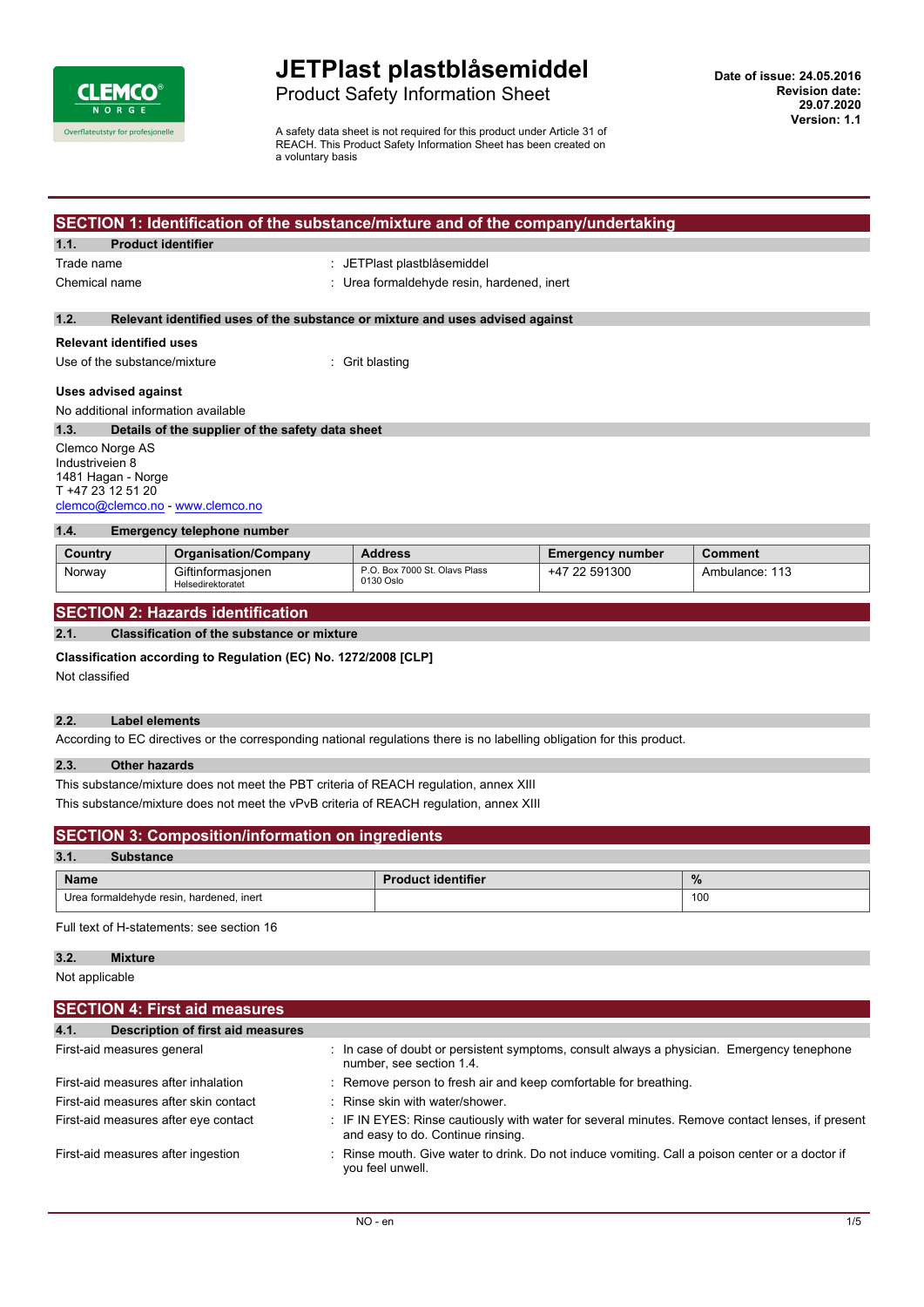# Product Safety Information Sheet

A safety data sheet is not required for this product under Article 31 of REACH. This Product Safety Information Sheet has been created on a voluntary basis

| Fire hazard                                                                                      | Non flammable.                                                                                                                                                                               |
|--------------------------------------------------------------------------------------------------|----------------------------------------------------------------------------------------------------------------------------------------------------------------------------------------------|
| Hazardous decomposition products in case of<br>fire                                              | Carbon oxides (CO, CO2). fume.                                                                                                                                                               |
| 5.3.<br><b>Advice for firefighters</b>                                                           |                                                                                                                                                                                              |
| Protection during firefighting                                                                   | Do not enter fire area without proper protective equipment, including respiratory protection.                                                                                                |
| <b>SECTION 6: Accidental release measures</b>                                                    |                                                                                                                                                                                              |
| 6.1.                                                                                             | Personal precautions, protective equipment and emergency procedures                                                                                                                          |
| General measures                                                                                 | Ventilate spillage area. Do not breathe dust. Use personal protective equipment as required.<br>Refer to section 8. Spilled material may present a slipping hazard.                          |
| 6.2.<br><b>Environmental precautions</b>                                                         |                                                                                                                                                                                              |
| No particular/specific measures required.                                                        |                                                                                                                                                                                              |
| 6.3.<br>Methods and material for containment and cleaning up                                     |                                                                                                                                                                                              |
| Methods for cleaning up<br>Other information                                                     | : Mechanically recover the product.<br>Dispose of materials or solid residues at an authorized site.                                                                                         |
|                                                                                                  |                                                                                                                                                                                              |
| 6.4.<br><b>Reference to other sections</b><br>For further information refer to section 8 and 13. |                                                                                                                                                                                              |
|                                                                                                  |                                                                                                                                                                                              |
|                                                                                                  |                                                                                                                                                                                              |
| <b>SECTION 7: Handling and storage</b>                                                           |                                                                                                                                                                                              |
| 7.1.<br><b>Precautions for safe handling</b><br>Precautions for safe handling                    | Ensure good ventilation of the work station. Do not breathe dust. Avoid creating or spreading<br>dust. Protect from moisture. Wear personal protective equipment. Refer to section 8.        |
| Hygiene measures                                                                                 | Do not eat, drink or smoke when using this product. Always wash hands after handling the<br>product.                                                                                         |
| 7.2.<br>Conditions for safe storage, including any incompatibilities                             |                                                                                                                                                                                              |
| Storage conditions                                                                               | Keep container tightly closed. Store in a dry place. Protect from moisture.                                                                                                                  |
| 7.3.<br>Specific end use(s)                                                                      |                                                                                                                                                                                              |
| No additional information available                                                              |                                                                                                                                                                                              |
| <b>SECTION 8: Exposure controls/personal protection</b>                                          |                                                                                                                                                                                              |
| 8.1.<br><b>Control parameters</b>                                                                |                                                                                                                                                                                              |
| JETPlast plastblåsemiddel                                                                        |                                                                                                                                                                                              |
| Norway                                                                                           | Organic dust, total dust: 5 mg/m <sup>3</sup>                                                                                                                                                |
|                                                                                                  |                                                                                                                                                                                              |
| 8.2.<br><b>Exposure controls</b>                                                                 |                                                                                                                                                                                              |
| Appropriate engineering controls                                                                 | Ensure good ventilation of the work station.                                                                                                                                                 |
| Personal protective equipment                                                                    | During blasting an approved blast helmet/mask with compressed air supply together with<br>protection clothing and gloves must be used to protect against rebounding blast media and<br>dust. |
| Hand protection:<br>Protective gloves. Leather. EN 388                                           |                                                                                                                                                                                              |
| Eye protection:                                                                                  |                                                                                                                                                                                              |
| If dust are formed: Chemical goggles or face shield. EN 166                                      |                                                                                                                                                                                              |
| Skin and body protection:<br>Normal overalls                                                     |                                                                                                                                                                                              |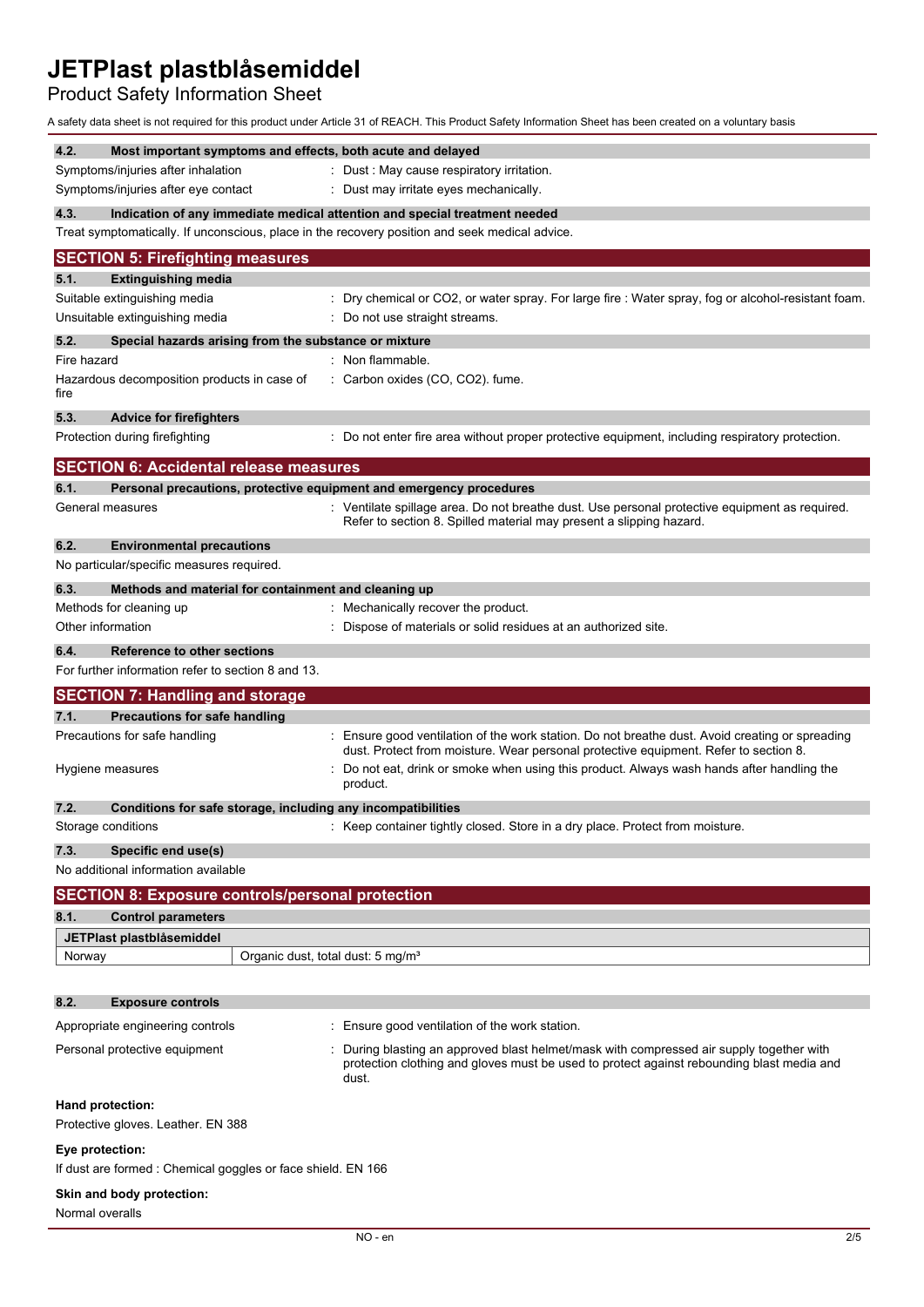# Product Safety Information Sheet

A safety data sheet is not required for this product under Article 31 of REACH. This Product Safety Information Sheet has been created on a voluntary basis

### **Respiratory protection:**

Dust production: dust mask with filter type P2. EN 143. In case of insufficient ventilation, wear suitable respiratory equipment. EN 12083

Environmental exposure controls : No specific measures are necessary.

### **SECTION 9: Physical and chemical properties**

| 9.1.<br>Information on basic physical and chemical properties |                                                         |
|---------------------------------------------------------------|---------------------------------------------------------|
| Physical state                                                | Solid                                                   |
| Appearance                                                    | Pellet.                                                 |
| Colour                                                        | Various.                                                |
| Odour                                                         | plastics.                                               |
| Odour threshold                                               | Not known                                               |
| pH                                                            | No data available                                       |
| pH solution                                                   | 4 - 8 (250 g/l H2O, 20°C)                               |
| Relative evaporation rate (butyl acetate=1)                   | Not applicable                                          |
| Melting point                                                 | Not applicable                                          |
| Freezing point                                                | Not applicable                                          |
| Boiling point                                                 | Not applicable                                          |
| Flash point                                                   | Not applicable                                          |
| Auto-ignition temperature                                     | $>$ 500 $^{\circ}$ C                                    |
| Decomposition temperature                                     | $>= 450$ °C (approx.)                                   |
| Flammability (solid, gas)                                     | No data available                                       |
| Vapour pressure                                               | Not applicable                                          |
| Relative vapour density at 20 °C                              | Not applicable                                          |
| Relative density                                              | No data available                                       |
| Density                                                       | $1,47 - 1,52$ g/cm <sup>3</sup>                         |
| Solubility                                                    | Insoluble in water.                                     |
| Log Pow                                                       | No data available                                       |
| Viscosity, kinematic                                          | Not applicable                                          |
| Viscosity, dynamic                                            | Not applicable                                          |
| Explosive properties                                          | No data available                                       |
| Oxidising properties                                          | Non flammable.                                          |
| <b>Explosive limits</b>                                       | Not applicable                                          |
| 9.2.<br><b>Other information</b>                              |                                                         |
| <b>Bulk density</b>                                           | 700 - 800 kg/m <sup>3</sup>                             |
| Additional information                                        | The dust originating is separated in the filter system. |

|                | <b>SECTION 10: Stability and reactivity</b>                                        |                                                                                                      |  |  |
|----------------|------------------------------------------------------------------------------------|------------------------------------------------------------------------------------------------------|--|--|
| 10.1.          | <b>Reactivity</b>                                                                  |                                                                                                      |  |  |
|                | The product is non-reactive under normal conditions of use, storage and transport. |                                                                                                      |  |  |
| 10.2.          | <b>Chemical stability</b>                                                          |                                                                                                      |  |  |
|                | Stable under normal conditions.                                                    |                                                                                                      |  |  |
| 10.3.          | Possibility of hazardous reactions                                                 |                                                                                                      |  |  |
|                | No dangerous reactions known under normal conditions of use.                       |                                                                                                      |  |  |
| 10.4.          | <b>Conditions to avoid</b>                                                         |                                                                                                      |  |  |
|                | None under recommended storage and handling conditions (see section 7).            |                                                                                                      |  |  |
| 10.5.          | Incompatible materials                                                             |                                                                                                      |  |  |
|                | None to our knowledge.                                                             |                                                                                                      |  |  |
| 10.6.          | <b>Hazardous decomposition products</b>                                            |                                                                                                      |  |  |
|                |                                                                                    | Under normal conditions of storage and use, hazardous decomposition products should not be produced. |  |  |
|                | <b>SECTION 11: Toxicological information</b>                                       |                                                                                                      |  |  |
| 11.1.          | Information on toxicological effects                                               |                                                                                                      |  |  |
| Acute toxicity |                                                                                    | Not classified (Based on available data, the classification criteria are not met)                    |  |  |
|                | Skin corrosion/irritation                                                          | Not classified (Based on available data, the classification criteria are not met)                    |  |  |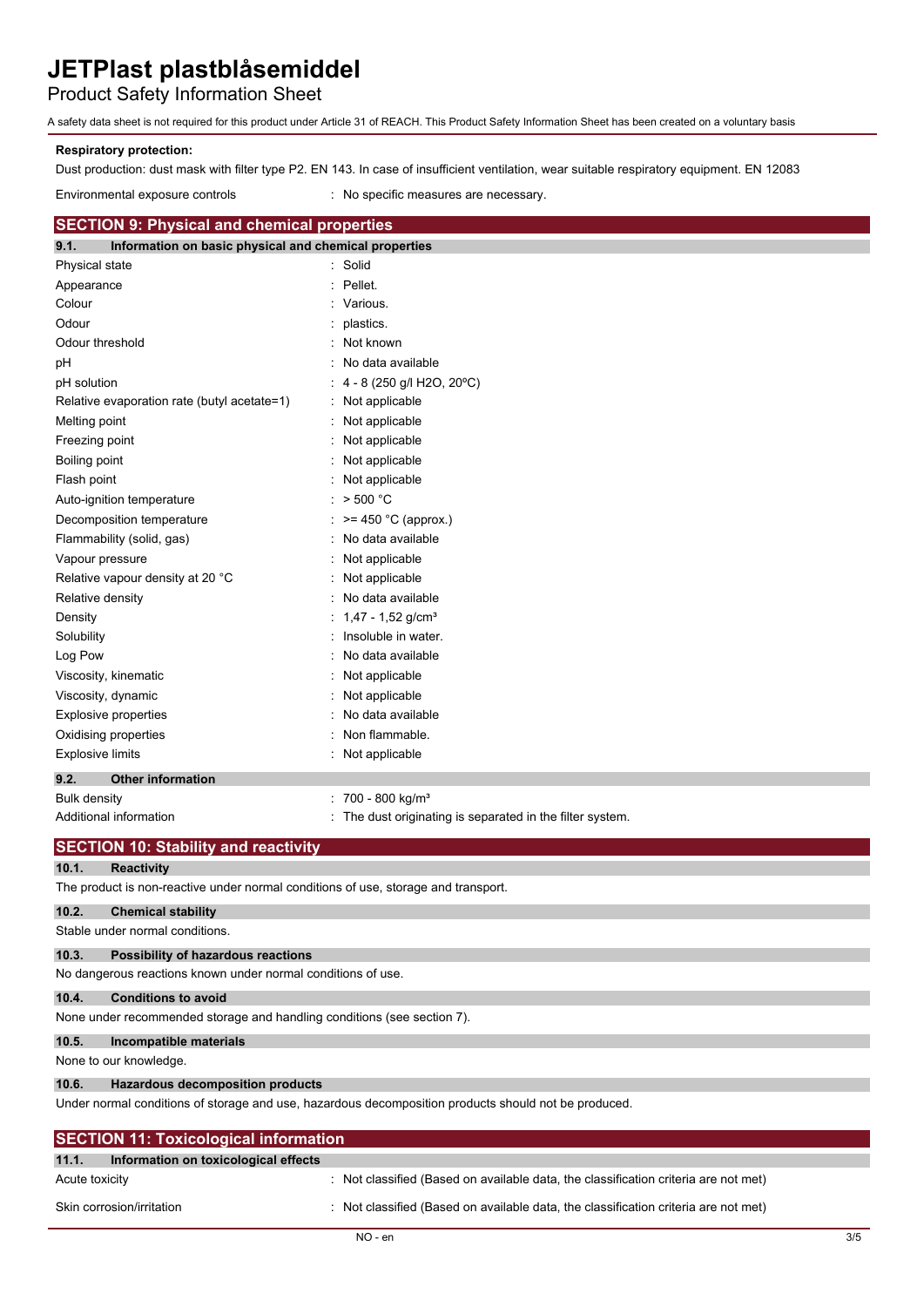# Product Safety Information Sheet

A safety data sheet is not required for this product under Article 31 of REACH. This Product Safety Information Sheet has been created on a voluntary basis

| Additional information                                                    | : Dust may irritate the skin in a mechanical way                                                                                                                           |
|---------------------------------------------------------------------------|----------------------------------------------------------------------------------------------------------------------------------------------------------------------------|
| Serious eye damage/irritation                                             | : Not classified (Based on available data, the classification criteria are not met)                                                                                        |
| Additional information                                                    | : Dust may irritate eyes mechanically                                                                                                                                      |
| Respiratory or skin sensitisation                                         | : Not classified (Based on available data, the classification criteria are not met)                                                                                        |
| Germ cell mutagenicity                                                    | : Not mutagenic (AMES Test) (Based on available data, the classification criteria are not met)                                                                             |
| Carcinogenicity                                                           | : Not classified (The product has not been tested)                                                                                                                         |
| Reproductive toxicity<br>Specific target organ toxicity (single exposure) | : Not classified (Based on available data, the classification criteria are not met)<br>: Not classified (Based on available data, the classification criteria are not met) |
| Additional information                                                    | : Dust from this product may cause respiratory irritation                                                                                                                  |
| Specific target organ toxicity (repeated<br>exposure)                     | : Not classified (The product has not been tested)                                                                                                                         |
| Aspiration hazard                                                         | : Not classified (Based on available data, the classification criteria are not met)                                                                                        |
| Other information                                                         | : Used product may contain contaminations with greater health risks than the original product.                                                                             |

## **SECTION 12: Ecological information**

# **12.1. Toxicity**

Ecology - general **interproduct is not considered harmful to aquatic organisms nor to cause long-term adverse** effects in the environment.

## **12.2. Persistence and degradability**

# No additional information available **12.3. Bioaccumulative potential** No additional information available **12.4. Mobility in soil** No additional information available **12.5. Results of PBT and vPvB assessment JETPlast plastblåsemiddel** This substance/mixture does not meet the PBT criteria of REACH regulation, annex XIII This substance/mixture does not meet the vPvB criteria of REACH regulation, annex XIII

### **12.6. Other adverse effects**

No additional information available

| <b>SECTION 13: Disposal considerations</b> |                                                                                                                                                                         |  |  |
|--------------------------------------------|-------------------------------------------------------------------------------------------------------------------------------------------------------------------------|--|--|
| 13.1.<br>Waste treatment methods           |                                                                                                                                                                         |  |  |
| Waste treatment methods                    | : Non hazardous waste. If recycling is not possible, eliminate in accordance with local valid<br>waste disposal regulations.                                            |  |  |
| Additional information                     | : Used product can be hahazardous waste.                                                                                                                                |  |  |
| European List of Waste (LoW) code          | $\therefore$ 12 01 16 <sup>*</sup> - waste blasting material containing dangerous substances<br>1201 17 - waste blasting material other than those mentioned in 1201 16 |  |  |

## **SECTION 14: Transport information**

### In accordance with ADR / RID / IMDG / IATA / ADN

| <b>ADR</b>                            | <b>IMDG</b>                       | <b>IATA</b>                            | <b>ADN</b>    | <b>RID</b>    |  |  |
|---------------------------------------|-----------------------------------|----------------------------------------|---------------|---------------|--|--|
| 14.1.<br><b>UN number</b>             |                                   |                                        |               |               |  |  |
| Not regulated                         | Not regulated                     | Not regulated                          | Not regulated | Not regulated |  |  |
| 14.2.                                 | UN proper shipping name           |                                        |               |               |  |  |
| Not regulated                         | Not regulated                     | Not regulated                          | Not regulated | Not regulated |  |  |
| Not regulated                         | Not regulated                     | Not regulated                          | Not regulated | Not regulated |  |  |
|                                       |                                   |                                        |               |               |  |  |
| 14.3.                                 | <b>Transport hazard class(es)</b> |                                        |               |               |  |  |
| Not regulated                         | Not regulated                     | Not regulated                          | Not regulated | Not regulated |  |  |
| Not regulated                         | Not regulated                     | Not regulated                          | Not regulated | Not regulated |  |  |
| 14.4.<br><b>Packing group</b>         |                                   |                                        |               |               |  |  |
| Not regulated                         | Not regulated                     | Not regulated                          | Not regulated | Not regulated |  |  |
| <b>Environmental hazards</b><br>14.5. |                                   |                                        |               |               |  |  |
| Not regulated                         | Not regulated                     | Not regulated                          | Not regulated | Not regulated |  |  |
|                                       |                                   | No supplementary information available |               |               |  |  |